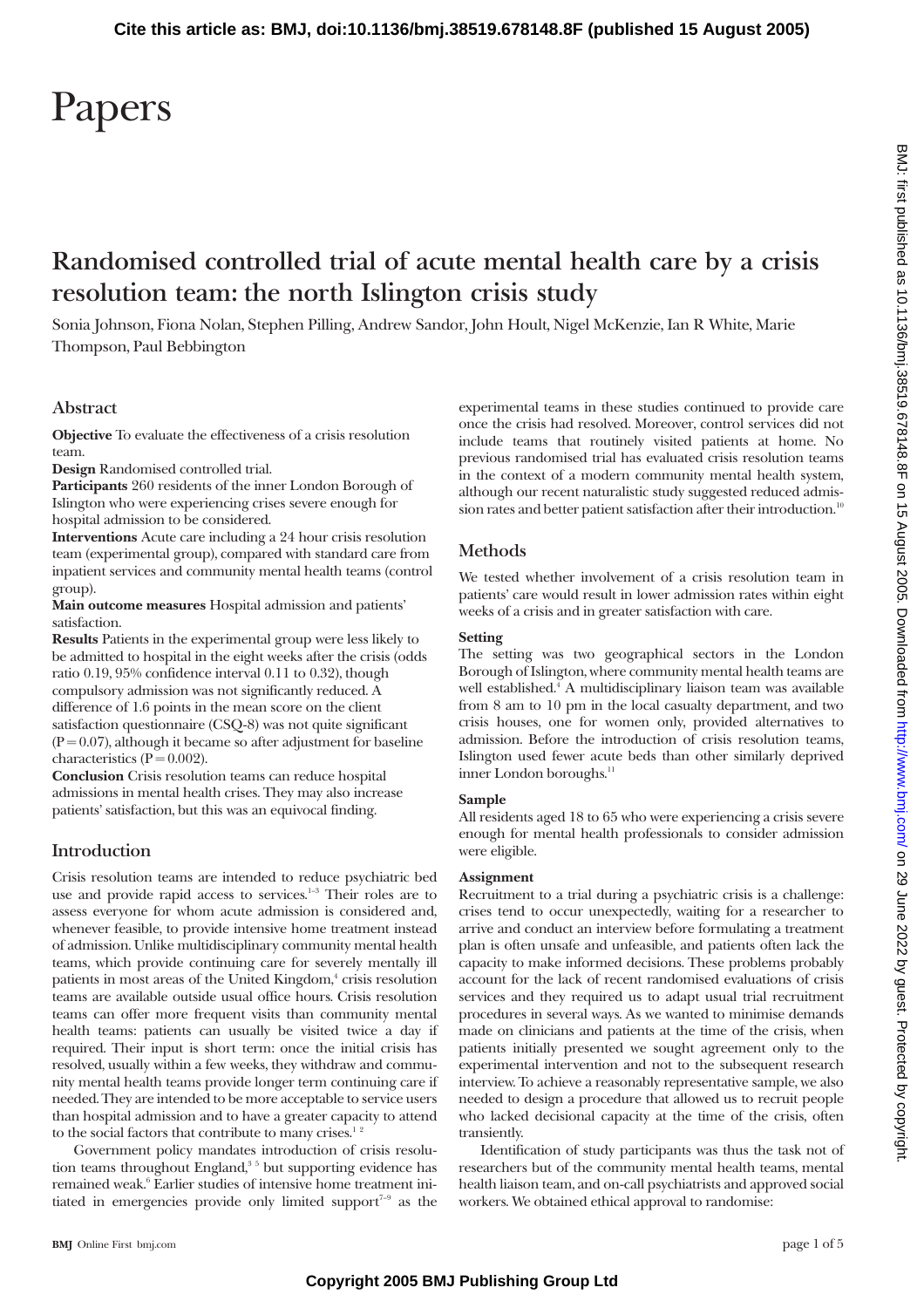• People who were willing and able to give informed consent to randomisation and care by the crisis resolution team

• People who lacked capacity to make a decision about their care at the time of the crisis but had received information about the trial before it began and had not decided to opt out. Before the trial began, 1160 people who had recently had contact with services were given the chance to opt out in advance if they did not want to be randomised; 100 did so

• People who lacked capacity at the time of the crisis and had not already been informed about the trial but whose carers assented to their entry.

Initial consent was to randomisation and receipt of the experimental intervention. We sought separate consent for the research interview at eight weeks. People randomised to the experimental intervention were subsequently given further written information by the crisis resolution team staff and offered another opportunity to refuse care from the team: for those initially lacking capacity, this was delayed until they had recovered it.

People identified by staff in the community mental health teams and other referring teams as meeting one of the above criteria for inclusion in the study were discussed with staff from the crisis resolution team. If crisis resolution team staff agreed that inclusion criteria were met, they telephoned the 24 hour randomisation service at the health services research unit, University of Aberdeen, which allocated participants at random to the experimental or control group. The research team was notified immediately about randomisations during office hours and on the next working day about randomisations that occurred out of hours.

People in crisis who did not meet the conditions for trial entry received standard care without the crisis resolution teams. In view of the complexity of these procedures, a member of the research team was on call 24 hours throughout the first three months of the trial to give advice.

#### **Interventions**

In the experimental group, a crisis resolution team augmented existing acute services and aimed to assess all patients and manage them at home if feasible. Staff were available 24 hours but on call from home after 10 pm. The control group received care from the inpatient unit, crisis houses, and community mental health teams.

#### **Data collection**

*Baseline*—As interviewing patients before randomisation was not feasible, researchers collected baseline data from staff and clinical records as quickly as possible after randomisation. They recorded demographic details, clinical history, and presenting problems using structured questionnaires. They used the threshold assessment grid  $(TAG)^{12}$  and Health of the Nation outcome scales  $(HoNOS)^{13}$  to elicit staff ratings of risks and severity of clinical and social problems at the time of the crisis.

*Primary outcome measures*—We used best available information from patients, staff, and clinical records to establish whether participants had been admitted to hospital in the eight weeks after the crisis. Patients' satisfaction was assessed at a research interview with the client satisfaction questionnaire, 8 item version (CSQ-8).<sup>14</sup> Blinding researchers, clinicians, or patients was not feasible.

*Secondary measures*—At eight weeks, we collected data on days in hospital and crisis houses, and on compulsory detentions. At interview, symptoms were rated with the brief psychiatric rating scale<sup>15</sup> and quality of life with the Manchester short assessment of quality of life.16 Staff again made ratings on the Health of the

Nation outcome scales and also rated social functioning with the life skills profile.<sup>17</sup> At six months, patients were not interviewed, but we assessed service use, ratings on the Health of the Nation outcome scales and life skills profile, and adverse events, such as suicide attempts and violence, using information from staff and clinical records.

#### **Analysis**

We used data from our previous study<sup>10</sup> for the power calculation. We estimated that 134 participants per group would yield 90% power to detect a 20% difference in admission rates, while 85 per group would provide 90% power to detect a difference in satisfaction scores of half a standard deviation (3.8 points on the CSQ-8). Analysis was on an intention to treat basis. We calculated odds ratios and confidence intervals for categorical variables and mean differences and confidence intervals for quantitative data, except for bed use, for which we used Mann-Whitney tests because data were highly skewed, even after log transformation.

#### **Results**

#### **Randomisation**

We randomised 260 people, 135 to the experimental group and 125 to the control group. Of these, we interviewed 118 in the experimental group (87%) and 108 in the control group (86%) at eight weeks. The figure shows the randomisation process.

#### **Patients excluded before randomisation**

Of the people who were admitted during the recruitment period, 104 did not enter the trial (figure). We compared these people with people in the control group who were admitted: the main differences were that those who did not enter the trial were more likely to be black Caribbean (21% *v* 5%), having their first contact with mental health services (24% *v* 12%), admitted via the police  $(23\% \text{ v } 10\%)$ , and admitted compulsorily  $(50\% \text{ v } 32\%)$ .

The other group of patients in crisis who may not have entered the trial were those managed in the community without referral to the trial. Unlike admissions, we had no reliable mechanism for identifying them all. It is unlikely, however, that large numbers of community crises associated with a significant risk of admission were missed. In the present study, around 40 people a month per 100 000 local population either entered the study or were admitted to hospital, bypassing the study. Our naturalistic study identified all crises over a nine month period in south Islington, adjacent to the present study area: there were around 34 emergency presentations per  $100000$  per month.<sup>10</sup> Moreover, one north Islington sector was served by the same crisis resolution team as the current trial sectors but was not involved in the trial. The crisis resolution team received around 38 referrals per 100 000 population per month from this sector (including patients admitted immediately after assessment). All the Islington sectors had similar service structures and demographic characteristics, so that these recruitment rates suggest that few crises managed in the community were missed during the trial period.

We also compared characteristics of people included in our previous naturalistic study<sup>10</sup> and in the current study to assess the representativeness of the current study sample. Demographic characteristics were similar, but participants in the current study were significantly less likely to have been compulsorily admitted in the past two years  $(18\% v 27\%)$ , to be rated by staff as uncooperative at initial assessment (16% *v* 28%), to have a diagnosis of schizophrenia (25% *v* 34%) or to present with psychotic symptoms (55%  $v$  65%) or elevated mood (14%  $v$  22%), and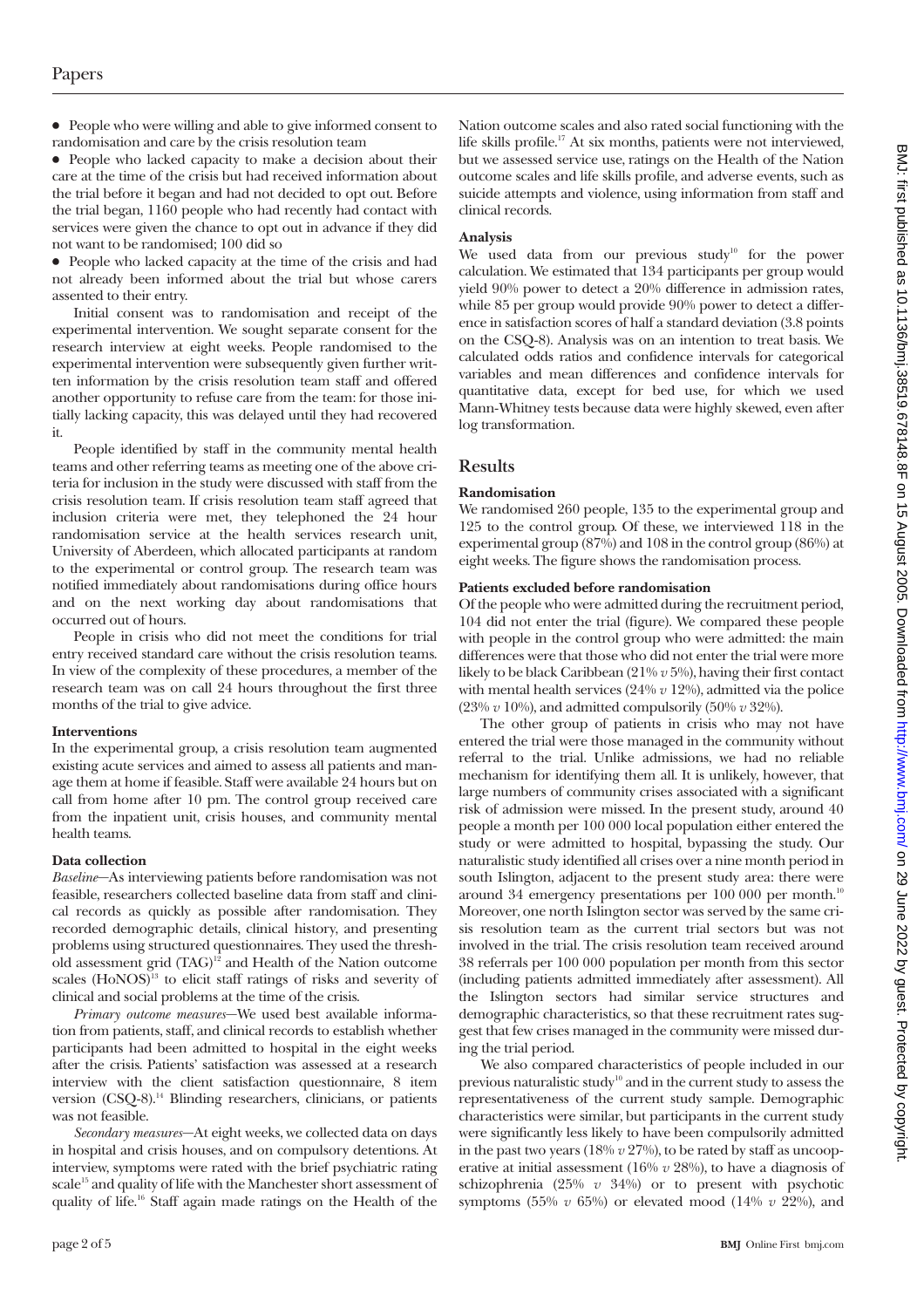more likely to present with depressive symptoms (59% *v* 42%). This supported our impression that people who did not enter the trial tended to be severely ill patients who went to hospital, rather than people successfully managed at home by the community mental health teams.

#### **Sample characteristics**

Table 1 shows the baseline characteristics of the experimental and control groups. Random allocation resulted in largely similar groups, though total scores on the Health of the Nation outcome scales were significantly higher in the control group, reflecting higher symptom subscores.

#### **Admissions**

Patients in the experimental group were less likely than those in the control group to be admitted during the eight weeks after the crisis (table 2). This effect persisted six months after baseline and when we included admissions to crisis houses. It was reflected in fewer bed days. Over the initial eight weeks, the number needed to treat to prevent one admission was 2.65. However, there was no significant difference in compulsory detentions.

#### **Satisfaction**

Patients in the experimental group were slightly more satisfied with their care ( $P = 0.07$ , table 3). After we adjusted for baseline characteristics the difference became significant ( $P = 0.002$ ). However, baseline characteristics should be treated with caution as they were reported by staff after randomisation had occurred: thus adjusted results are not necessarily more valid than unadjusted.

#### **Secondary outcomes**

Patients in the experimental group had less severe symptoms at eight weeks, though after we adjusted for baseline characteristics the difference was no longer significant (table 3). The adjusted difference in the scores on the Health of the Nation outcome scales was significant at eight weeks (better in the experimental group) but not at six months. Other outcomes showed no clearly significant differences.

#### **Adverse events**

By six months, two people in the experimental group had died: one was shot by the police while he was holding hostages at knifepoint, another died after an overdose. Two people in the

control group died of natural causes, and the coroner returned an open verdict on one who was found dead in his flat. There were no significant differences over six months in rates of attempted suicide and violence or of participants losing their jobs, becoming homeless, or being victims of violence.

## **Discussion**

Availability of a crisis resolution team was associated with a reduction in the admission rate at eight weeks from 59% to 22%,. This indicates that the team achieved its goal of providing an alternative to acute admission, at least in the group recruited to the trial, among whom severely ill patients at risk of compulsory admission were probably under-represented. The impact, however, was mainly on voluntary admissions.

We found some evidence of an effect on satisfaction, especially after we adjusted for baseline characteristics, though measurement problems regarding these are discussed above. This effect was less than we found in our previous study<sup>10</sup> and less than might have been expected from older controlled studies<sup>7</sup> of home treatment and from uncontrolled surveys indicating positive views about crisis teams.<sup>18 19</sup> Views of both forms of treatment were on average mildly positive. One possibility is that use of a brief global measure failed to capture variations in views. Some patients may also have had reservations about crisis resolution teams, which have been criticised for lack of continuity of care.<sup>6</sup>

Clinical and social outcomes were otherwise similar, except for some evidence of differences in scores on the Health of the Nation outcome scales at eight weeks, which had disappeared by six months. This lack of substantial persisting differences is not surprising as the intervention period was brief, against a background of longstanding mental illness and social exclusion among many patients.

#### **Strengths and weaknesses**

The main strength of our study is that we succeeded in carrying out a randomised trial with an adequate sample size in an emergency situation, despite the considerable practical difficulties this poses. Response rates for those included were good.

Lack of assessment before baseline is a limitation. We relied on randomisation to produce comparable groups. The similarity of the groups on most characteristics suggests this succeeded.

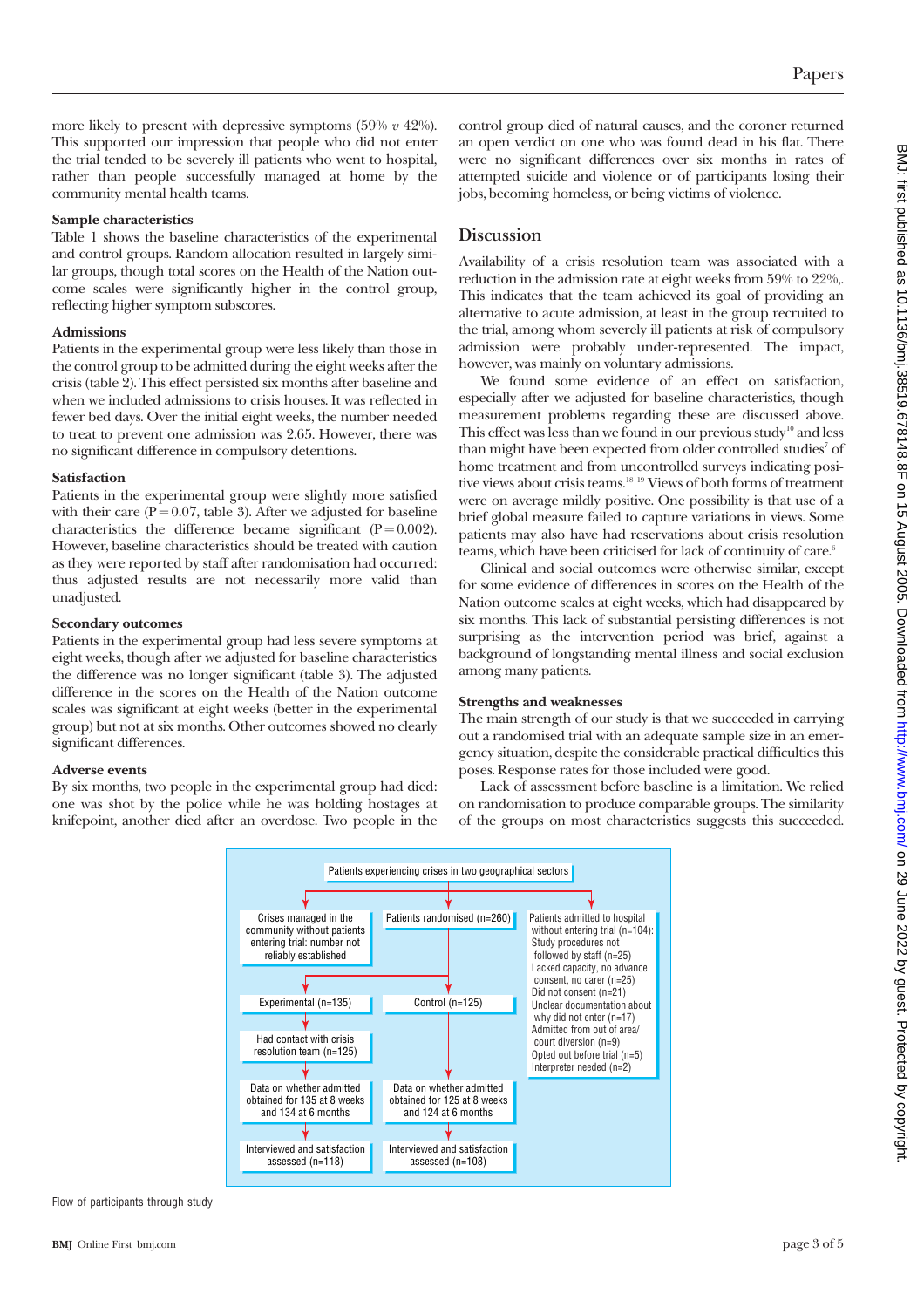|  | <b>Table 1</b> Characteristics of experimental and control groups. Figures are |  |
|--|--------------------------------------------------------------------------------|--|
|  | numbers (percentages) of participants unless stated otherwise                  |  |

| Characteristic                                                    |   | Experimental group (n=135 |        | Control group (n=125) |
|-------------------------------------------------------------------|---|---------------------------|--------|-----------------------|
| Men                                                               |   | 65 (48)                   |        | 67 (54)               |
| Mean (SD) age (years)                                             |   | 38.0 (11.9)               |        | 37.8 (11.7)           |
| Ethnic group:                                                     |   |                           |        |                       |
| White British                                                     |   | 73 (54)                   |        | 59 (47)               |
| White Irish                                                       |   | 20 (15)                   |        | 12(10)                |
| Other white                                                       |   | 9(7)                      |        | 19 (15)               |
| <b>Black Caribbean</b>                                            |   | 10(7)                     |        | 10(8)                 |
| <b>Black African</b>                                              | 8 | (6)                       | $11 -$ | (9)                   |
| Other black                                                       |   | 7(5)                      |        | 2(2)                  |
| Asian                                                             | 3 | (2)                       |        | 3(2)                  |
| Other or mixed                                                    |   | 5(4)                      |        | 9(7)                  |
| Single, divorced, or widowed                                      |   | 114 (84)                  |        | 103 (83)              |
| Living alone                                                      |   | 70 (52)                   |        | 52 (42)               |
| Accommodation:                                                    |   |                           |        |                       |
| Owner occupied                                                    |   | 9 (7)                     |        | 18 (14)               |
| Rented                                                            |   | 110 (81)                  |        | 81 (65)               |
| Supported                                                         |   | 10(7)                     | 17     | (14)                  |
| Homeless (temporary<br>accommodation)                             |   | 4(3)                      |        | 8(6)                  |
| Homeless (roofless)                                               | 2 | (1)                       | 1      | (1)                   |
| Employed in open market                                           |   | 13 (10)                   | 15     | (12)                  |
| Clinical diagnosis:                                               |   |                           |        |                       |
| Schizophrenia or<br>schizoaffective disorder                      |   | 27 (29)                   |        | 38 (30)               |
| Bipolar affective disorder                                        |   | 16 (12)                   | 11     | (9)                   |
| Other psychosis                                                   |   | 5(4)                      |        | 14 (11)               |
| Unipolar depression                                               |   | 41 (31)                   |        | 38 (30)               |
| Personality disorder                                              |   | 23 (17)                   |        | 12 (10)               |
| Other non-psychotic<br>disorder                                   |   | 5(4)                      |        | 5(4)                  |
| Substance misuse only                                             |   | 6(5)                      |        | 7(6)                  |
| Substance misuse or<br>dependence (sole diagnosis<br>or comorbid) |   | 65 (48)                   |        | 47 (38)               |
| Previous psychiatric<br>admission                                 |   | 93 (69)                   |        | 89 (71)               |
| Staff ratings of severity of risks (mean (SD) TAG scores):        |   |                           |        |                       |
| Risk of intentional self<br>harm                                  |   | 1.3(1.1)                  |        | 1.4(1.2)              |
| Risk of unintentional self<br>harm                                |   | $0.8$ $(0.9)$             |        | 0.9(1.0)              |
| Risk from others                                                  |   | 0.7(0.8)                  |        | $0.6$ $(0.8)$         |
| Risk to others                                                    |   | 0.9(1.1)                  |        | 1.0(1.2)              |
| Severity of clinical and social problems (mean (SD) HoNOS score): |   |                           |        |                       |
| Total                                                             |   | 15.9 (4.5)                |        | 17.4 (4.5)            |
| Total symptom severity                                            |   | $4.9$ $(2.1)$             |        | 6.0(2.2)              |
| Total social problem<br>severity                                  |   | 6.4(2.9)                  |        | 6.6(3.0)              |

TAG=threshold assessment grid; HoNOS=Health of the Nation outcome scales.

However, we do not know whether the baseline differences we did find—for example, in scores on the Health of the Nation outcome scales—occurred by chance or were early treatment effects.

More important, however, was the exclusion of a substantial group of admitted patients who were probably more disturbed on average than the group entering the trial and of some patients managed in the community without referral to the trial. Such exclusions are inevitable in randomised controlled trials, though often unreported.<sup>20</sup> This is the reason why we conducted a complementary before and after quasi-experimental study in the adjacent part of Islington, $10$  in which we controlled for baseline variables and did not exclude any eligible patients. The fact that both studies showed that crisis resolution teams were associated with reduced admissions after crises supports our conclusions. While the exclusion of a more severely unwell **Table 2** Use of mental health services in eight weeks and six months after psychiatric crisis according to treatment. Figures are numbers (percentages) of participants unless stated otherwise

|                                                           | <b>Experimental</b><br>group $(n=135^*)$ | <b>Control group</b><br>$(n=125)$ | Odds ratio (95%<br>CI)            | P value                 |
|-----------------------------------------------------------|------------------------------------------|-----------------------------------|-----------------------------------|-------------------------|
| Admission in eight weeks after crisis                     |                                          |                                   |                                   |                         |
| Admitted to:                                              |                                          |                                   |                                   |                         |
| Psychiatric ward                                          | 29 (22)                                  | 74 (59)                           | 0.19 (0.11 to 0.32)               | < 0.0005                |
| Crisis house                                              | (19)<br>25                               | (13)<br>16                        | $1.5$ (0.8 to 3.1)                | 0.21                    |
| Hospital/crisis<br>house                                  | 49 (36)                                  | 86 (69)                           | 0.26 (0.15 to 0.43)               | < 0.0005                |
| Bed days in hospital:                                     |                                          |                                   |                                   |                         |
| Mean (SD)                                                 | 6.4 (14.7)                               | 17.4<br>(21.1)                    |                                   | $< 0.0005$ <sup>+</sup> |
| Median (IQR)                                              | (0)<br>0                                 | (32)<br>5                         |                                   |                         |
| Bed days in hospital/crisis house:                        |                                          |                                   |                                   |                         |
| Mean (SD)                                                 | $9.2$ (15.6)                             | 19.5<br>(20.6)                    |                                   | $< 0.0005$ <sup>+</sup> |
| Median (IQR)                                              | 0(13.5)                                  | 11.5(33.5)                        |                                   |                         |
| Admission in six months after crisis                      |                                          |                                   |                                   |                         |
| Admitted to:                                              |                                          |                                   |                                   |                         |
| Psychiatric ward                                          | 39<br>(29)                               | (67)<br>84                        | 0.20<br>$(0.12 \text{ to } 0.34)$ | < 0.0005                |
| Crisis house                                              | 33 (24)                                  | (18)<br>22                        | $1.5$ $(0.8 \text{ to } 2.8)$     | 0.18                    |
| Hospital/crisis<br>house                                  | 63 (47)                                  | 94 (75)                           | 0.29 (0.17 to 0.49)               | < 0.0005                |
| Bed days in hospital:                                     |                                          |                                   |                                   |                         |
| Mean (SD)                                                 | 16.1<br>(36.5)                           | (47.9)<br>35.0                    |                                   | $< 0.0005$ <sup>+</sup> |
| Median (IQR)                                              | 0<br>(9)                                 | 11(55)                            |                                   |                         |
| Bed days in hospital/crisis house:                        |                                          |                                   |                                   |                         |
| Mean (SD)                                                 | 21.3 (37.9)                              | 38.6 (47.0)                       |                                   | $< 0.0005$ <sup>+</sup> |
| Median (IQR)                                              | 0(27.5)                                  | 23<br>(61)                        |                                   |                         |
| Compulsory detention under Mental Health Act after crisis |                                          |                                   |                                   |                         |
| In eight weeks after<br>crisis                            | 16 (12)                                  | 24 (19)                           | $0.57$ $(0.28 \text{ to } 1.1)$   | 0.10                    |
| In six months after<br>crisis                             | 24 (18)                                  | 32 (26)                           | $0.63$ $(0.35 \text{ to } 1.2)$   | 0.13                    |

\*Data missing for one in each group for admission by six months and one in experimental and two in control for bed use at both time points. †Mann-Whitney test.

group may exaggerate the effect size in the current study, the routinely collected admissions data for the study area before and after the trial are interesting. In the 12 months before the introduction of the crisis resolution team, there were 340 admissions. In the 12 months after the trial, when randomisation had ended and the crisis resolution team was involved in all decisions to admit, there were 237.

Finally, generalisability is limited by the distinctive characteristics of psychiatric patients in inner London, among whom psychosis, social isolation, substance misuse, and compulsory treatment are common.<sup>21</sup> These characteristics, however, may make Islington a particularly stringent test of the effectiveness of crisis resolution teams, as achieving a reduction in bed use in this setting is especially challenging.

We are grateful to all the patients and clinicians who participated in the study and to Tom Craig (chair), Jonathan Bindman, and Paul McCrone for participating in the trial steering committee.

Contributors: SJ, FN, SP, JH, NM, AS, MT, and PB developed the study protocol and helped implement it. FN coordinated data collection, and MT and AS also collected data. IRW provided statistical advice throughout the study. SJ analysed the data and is guarantor for the study. SJ, FN, SP, JH, NM, AS, IRW, and PB wrote the paper.

Funding: Camden and Islington Health Authority and the Department of Health. The contributors are independent of these bodies, except that several of us have contracts with a Mental Health Trust whose services were commissioned by Camden and Islington Health Authority.

Competing interests: None declared.

Ethical approval: Camden and Islington community research ethics committee (reference 00/23).

1 Smyth MG, Hoult J. The home treatment enigma. *BMJ* 2000;320:305-8.